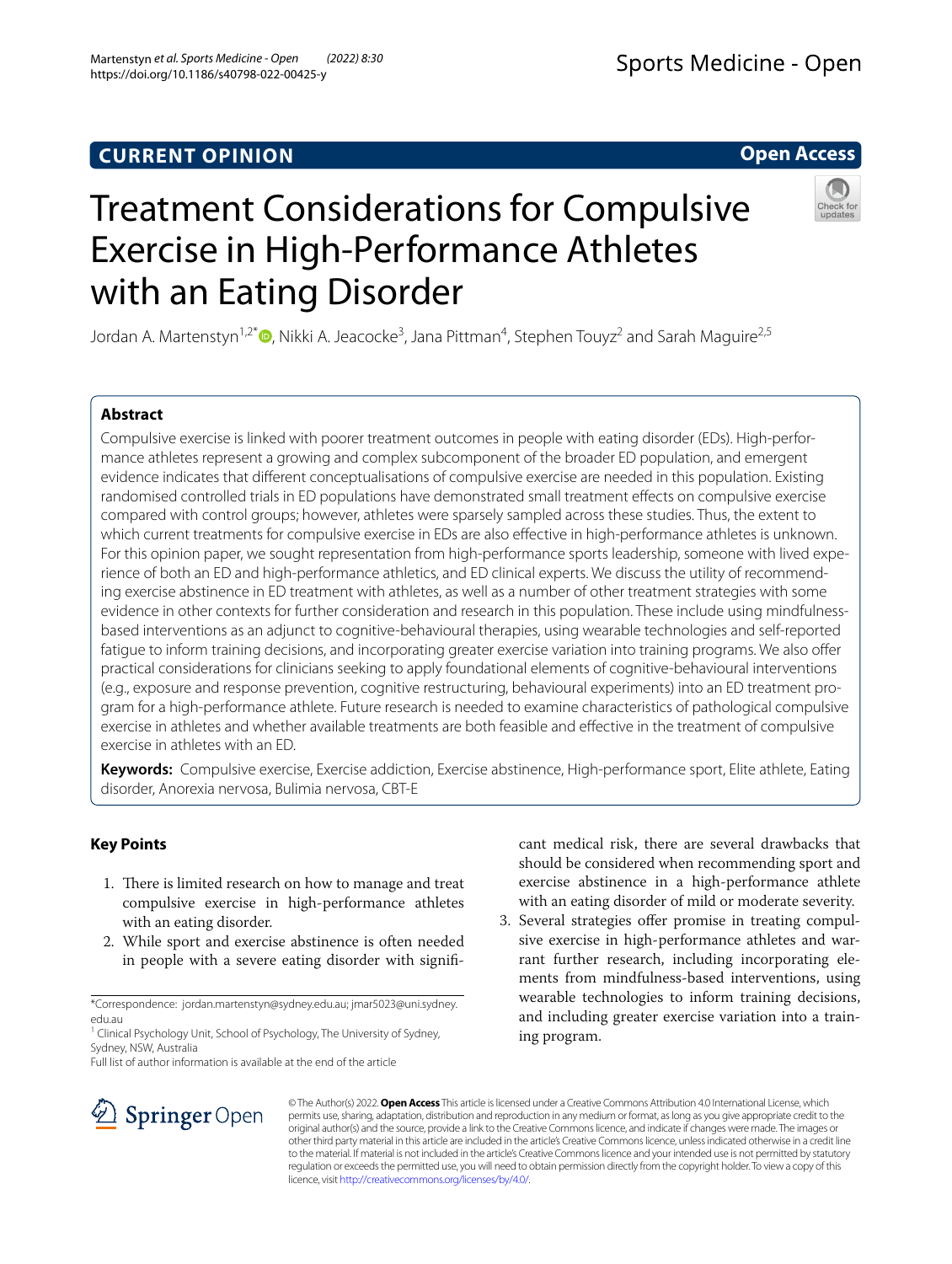## **Introduction**

Unhealthy exercise has long been considered a core feature of anorexia nervosa (AN) and bulimia nervosa. Earlier researchers used the term excessive exercise to describe this pattern of exercise behaviour often observed in people with eating disorders (EDs), purporting specifc quantitative limits to demarcate *excessive* from *non-excessive* exercise [\[1](#page-6-0)]. The current perspective, however, is that unhealthy exercise should be characterised according to its qualitative (rather than solely its quantitative) dimensions, since what is considered 'excessive' depends on a number of individual factors, including age, health status, ftness abilities [[2,](#page-6-1) [3](#page-6-2)], and potential classifcation as a high-performance athlete. Consistent with existing literature, we defne a high-performance athlete as someone who competes in sporting competitions at a national or international level, encompassing both junior and senior athletes, para- and able-bodied athletes, and individual and team sport athletes [[4\]](#page-6-3).

At present, compulsive exercise is the most commonly used term amongst ED professionals to describe unhealthy exercise  $[5]$  $[5]$ . Dittmer et al.  $[2]$  $[2]$  proposed a transdiagnostic defnition of compulsive exercise in EDs based on the driven and rigid nature of exercise behaviour, signifcant interference in normal life, and degree of self-insight (Table [1\)](#page-1-0). Compulsive exercise is associated with a number of deleterious outcomes in people with EDs [[6\]](#page-6-5) and the treatment of compulsive exercise has garnered the attention of two recent reviews [\[7](#page-6-6), [8](#page-6-7)]. In the Martenstyn et al. [[8\]](#page-6-7) meta-analysis, we found that almost all existing interventions for compulsive exercise included multiple treatment components, including psychoeducation, structured exercise, and/or psychotherapy, with only three studies evaluating single-component interventions [\[8](#page-6-7)]. Across the four available randomised controlled trials (RCTs) evaluating treatments for compulsive exercise, small reductions (Cohen's *d*=−0.23) were found across a range of ED diagnoses when compared with control groups [\[8](#page-6-7)].

Rates of EDs and compulsive exercise difer as a function of gender and sport domain. In the general population, women are almost four times as likely as men to develop an ED over their lifetime [\[9\]](#page-6-8) and are more susceptible to ED behaviours within a given sport  $[10, 11]$  $[10, 11]$  $[10, 11]$  $[10, 11]$  $[10, 11]$ . Rates of EDs and disordered eating are also elevated in high-performance athletes compared with the general population, particularly in athletes competing in aesthetically judged (e.g., gymnastics, bodybuilding), gravitational (e.g., running), and weight class sports (e.g., martial arts)  $[11–14]$  $[11–14]$  $[11–14]$ . While levels of compulsive exercise

<span id="page-1-0"></span>

| <b>Table 1</b> Definition of compulsive exercise applied to high-performance athletes |  |  |  |
|---------------------------------------------------------------------------------------|--|--|--|
|---------------------------------------------------------------------------------------|--|--|--|

| Criterion A (obligatory)                                                                                                                                      | Translation to high-performance athletes                                                                                                                                                                                                                                                                                               |  |
|---------------------------------------------------------------------------------------------------------------------------------------------------------------|----------------------------------------------------------------------------------------------------------------------------------------------------------------------------------------------------------------------------------------------------------------------------------------------------------------------------------------|--|
| A1: Excessive exercise that the patient feels driven to perform in response<br>to an obsession or according to rules that must be applied rigidly             | High-performance athletes are generally highly motivated and driven to<br>exercise to improve their sporting performance, which some may concep-<br>tualise as an "obsession". High-performance athletes also frequently adhere<br>to strict training programs, which could be interpreted as "rules that must"<br>be applied rigidly" |  |
| A2: The exercise is aimed at preventing some dreaded consequence or<br>at preventing or reducing distress, often based on distorted beliefs about<br>exercise | Many high-performance athletes exercise to increase performance and<br>fitness, but also due to a fear of failure ("some dreaded consequence") in<br>sports competition [65]. Exercise may also be used by some competitive<br>athletes to regulate affect, particularly the avoidance of negative affect [23]                         |  |
| Criterion B (obligatory)                                                                                                                                      | Applicability to elite athletes                                                                                                                                                                                                                                                                                                        |  |
| The compulsive exercise is time-consuming (takes more than 1 h a day)                                                                                         | The training program of a high-performance athlete is often very time-<br>consuming and requires on average multiple hours of training per day<br>during the week                                                                                                                                                                      |  |
| [The compulsive exercise] significantly interferes with the person's daily<br>routine, occupational functioning or social relationships                       | Being a high-performance athlete requires life activities to be structured<br>around training and competition, rather than training and competition to<br>be structured around life activities                                                                                                                                         |  |
| [The compulsive exercise] is continued despite medical injury, illness, or<br>lack of enjoyment                                                               | High-performance athletes often train through illness and injury. Lack of<br>exercise enjoyment may occur during extremely intense sessions, extended<br>competition periods, or episodes of burnout [66]                                                                                                                              |  |
| <b>Criterion C (optional)</b>                                                                                                                                 | Applicability to elite athletes                                                                                                                                                                                                                                                                                                        |  |
| At some point during the course of the disorder the patient has recog-<br>nized that the compulsive exercising is excessive or unreasonable                   | Although some high-performance athletes show insight that their training<br>is unsustainable (which may coincide with retirement), there is little empiri-<br>cal research on this topic [36]                                                                                                                                          |  |

Adapted from Dittmer et al. [\[2\]](#page-6-1) under Creative Commons license: ([https://s100.copyright.com/AppDispatchServlet?title](https://s100.copyright.com/AppDispatchServlet?title=Compulsive%20exercise%20in%20eating%20disorders%3A%20proposal%20for%20a%20definition%20and%20a%20clinical%20assessment&author=Nina%20Dittmer%20et%20al&contentID=10.1186%2Fs40337-018-0219-x©right=The%20Author%28s%29.&publication=2050-2974&publicationDate=2018-11-28&publisherName=SpringerNature&orderBeanReset=true&oa=CC%20BY%20%2B%20CC0)=Compulsive%20exercise%20in%20eating% [20disorders%3A%20proposal%20for%20a%20defnition%20and%20a%20clinical%20assessment&author](https://s100.copyright.com/AppDispatchServlet?title=Compulsive%20exercise%20in%20eating%20disorders%3A%20proposal%20for%20a%20definition%20and%20a%20clinical%20assessment&author=Nina%20Dittmer%20et%20al&contentID=10.1186%2Fs40337-018-0219-x©right=The%20Author%28s%29.&publication=2050-2974&publicationDate=2018-11-28&publisherName=SpringerNature&orderBeanReset=true&oa=CC%20BY%20%2B%20CC0)=Nina%20Dittmer%20et%20al&contentID=10.1186%2Fs40 337-018-0219-x&copyright=[The%20Author%28s%29.&publication](https://s100.copyright.com/AppDispatchServlet?title=Compulsive%20exercise%20in%20eating%20disorders%3A%20proposal%20for%20a%20definition%20and%20a%20clinical%20assessment&author=Nina%20Dittmer%20et%20al&contentID=10.1186%2Fs40337-018-0219-x©right=The%20Author%28s%29.&publication=2050-2974&publicationDate=2018-11-28&publisherName=SpringerNature&orderBeanReset=true&oa=CC%20BY%20%2B%20CC0)=2050-2974&publicationDate=2018-11-28&publisherName=SpringerNature&orderBeanReset= true&oa=[CC%20BY%20%2B%20CC0\)](https://s100.copyright.com/AppDispatchServlet?title=Compulsive%20exercise%20in%20eating%20disorders%3A%20proposal%20for%20a%20definition%20and%20a%20clinical%20assessment&author=Nina%20Dittmer%20et%20al&contentID=10.1186%2Fs40337-018-0219-x©right=The%20Author%28s%29.&publication=2050-2974&publicationDate=2018-11-28&publisherName=SpringerNature&orderBeanReset=true&oa=CC%20BY%20%2B%20CC0)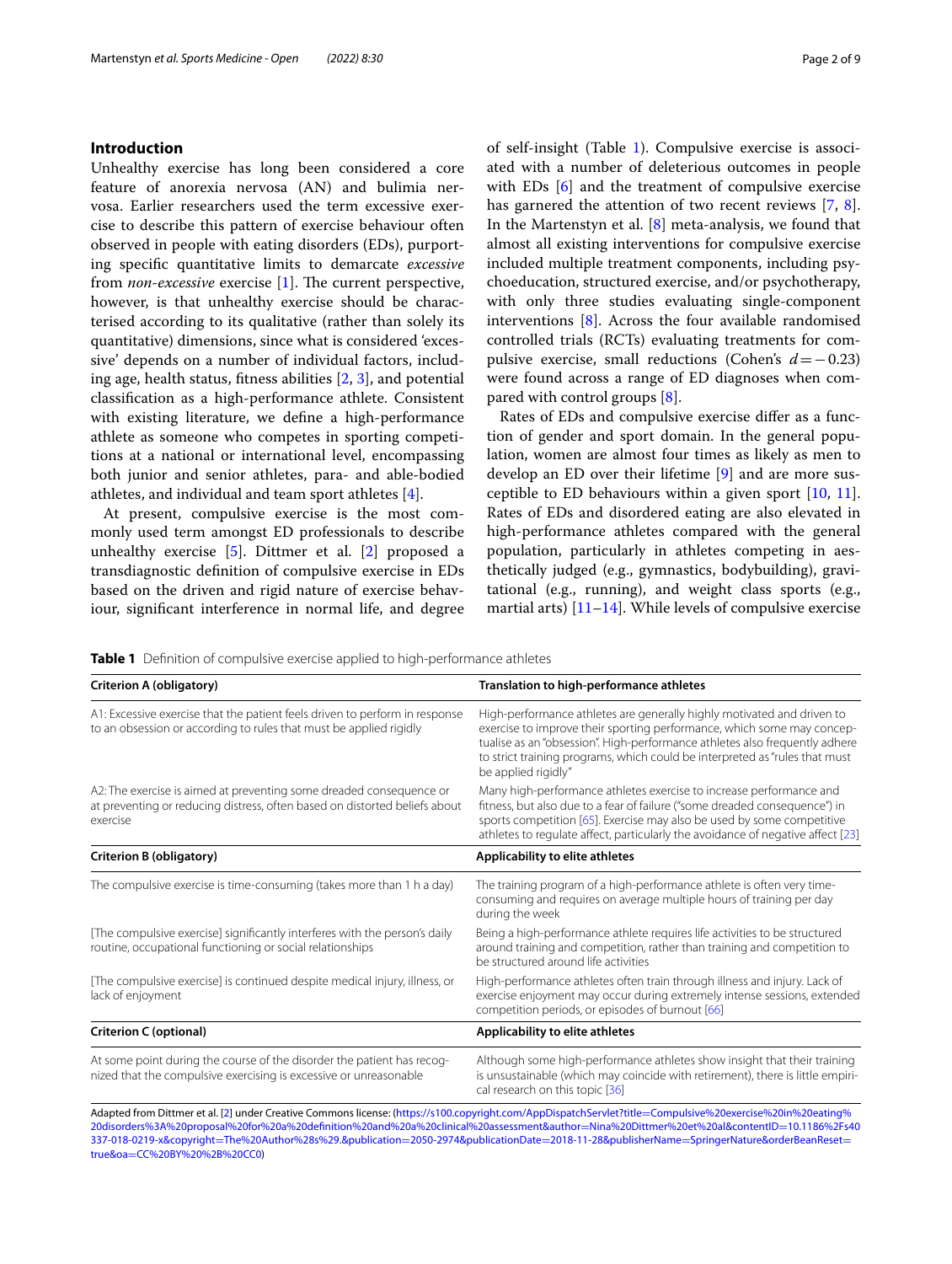are higher in men than women in the general population, this gender diference appears less pronounced in high-performance sport [\[15](#page-6-12), [16\]](#page-6-13). Overall, levels of compulsive exercise are higher in high-performance athletes compared with both recreational and non-athletes, and appear greatest in athletes involved in endurance and ball sports [[17](#page-7-2)[–19](#page-7-3)]. Despite evidence that high-performance athletes are at greater risk of an ED and compulsive exercise, high-performance athletes have largely been excluded from past studies on the treatment of compulsive exercise and/or EDs [[20,](#page-7-4) [21](#page-7-5)]. Where research did sample current or former athletes, athletic status was not an explicit consideration of the treatment intervention [[22\]](#page-7-6).

This methodological decision to exclude athletes is understandable as there are several unique challenges associated with sampling athletes with an ED that are not present with non-athletic populations. These include: (a) increased participant heterogeneity if not all included participants are athletes; (b) treatment adherence could be poor if treatment sessions are scheduled during the competition season, particularly if travel is involved; (c) treatment will need to be adapted to account for the athlete's increased energy expenditure; and (d) treatment will likely require cooperation with external parties (e.g., sporting clubs and coaches) who may have conficting goals to the clinician. Due to these practical considerations, little is known about how to adapt current treatment programs for high-performance athletes with an ED and/or compulsive exercise. This article discusses a number of treatment considerations related to both the assessment and treatment of compulsive exercise in athletes with an ED.

## **Translation of the Compulsive Exercise Construct to Competitive Athletes**

One important milestone for ED treatment is the successful reduction of compulsive exercise, if present. However, some of the criteria used to defne compulsive exercise in EDs [\[2](#page-6-1)] are hallmark behaviours of competitive athletes, for example, exercising to control weight or regulate afect [\[23](#page-7-0)]. It could therefore be argued that compulsive exercise – as currently defned in the literature – represents a series of attitudes and behaviours that are critical to becoming a successful athlete, making it difficult to generalise available research from nonathletes to athletes. Indeed, diferent factor structures have been reported for the Compulsive Exercise Test (CET) between athletes and non-athletes. In the original validation of the CET which recruited from the general population, the authors found evidence for a fve-factor structure, including: (a) avoidance and rule-driven behaviour; (b) weight control exercise; (c) mood improvement;

(d) lack of exercise enjoyment; and (e) exercise rigidity [[24\]](#page-7-7). Further validations of the CET in competitive athletes indicated a three-factor structure, consisting of: (a) avoidance of negative afect; (b) weight control exercise; and (c) mood improvement [\[23](#page-7-0)]. Overall, there appear to be diferences in how compulsive exercise should be conceptualised between athletes and non-athletes. Consistent with this notion, research suggests that increased rates of compulsive exercise in competitive athletes compared with the general population [[18\]](#page-7-8) could be an artefact of increased passion and dedication to their sport [[25,](#page-7-9) [26\]](#page-7-10). Thus, alternative or modified measures of compulsive exercise are needed in athletic populations to distinguish potentially pathological and harmful behaviours from those necessary for sporting excellence.

It is insufficient to assess pathological compulsive exercise in athletes based solely on the quantity of sport-specifc exercise behaviours, as almost all high-performance athletes would appear to meet existing compulsive exercise criteria from this perspective. With representation from high-performance sports leadership (Australian Institute of Sport), lived experience of both an ED and high-performance sport, and ED clinical experts, we have identifed two potential behavioural indicators of clinically signifcant compulsive exercise specifc to highperformance athletes. These include: (a) whether the athlete has fexibility to reduce their exercise in certain instances, including between major competitions or seasons, during injury and/or illness, or during a prescribed reduction in training load (e.g., a taper), without experiencing substantial distress and guilt; and (b) whether the athlete performs additional exercise outside of scheduled training sessions, either to manipulate weight and/or body composition, or for afect regulation purposes. Evidence suggests that understanding an athlete's degree of compulsion to exercise can inform appraisal of their ED severity [\[27\]](#page-7-11). Overall, it is unclear from the existing literature whether compulsive exercise offers a useful measure of psychological dysfunction in athletes with an ED. Greater understanding of the dimensions of compulsive exercise that translate from non-athletes to athletes represents an important precursor to successful adaptation of existing ED treatments and assessments.

## **Treatment Considerations for Clinicians**

Given the maintaining role of compulsive exercise in ED symptomology, clinicians face a dilemma as to whether an ED can be successfully treated in an athlete who continues to 'compulsively exercise' to meet the demands of their sport. Our clinical experience highlights the difficulties associated with treating an ED without being able to make relevant changes to exercise behaviour, either through partial or complete abstinence, or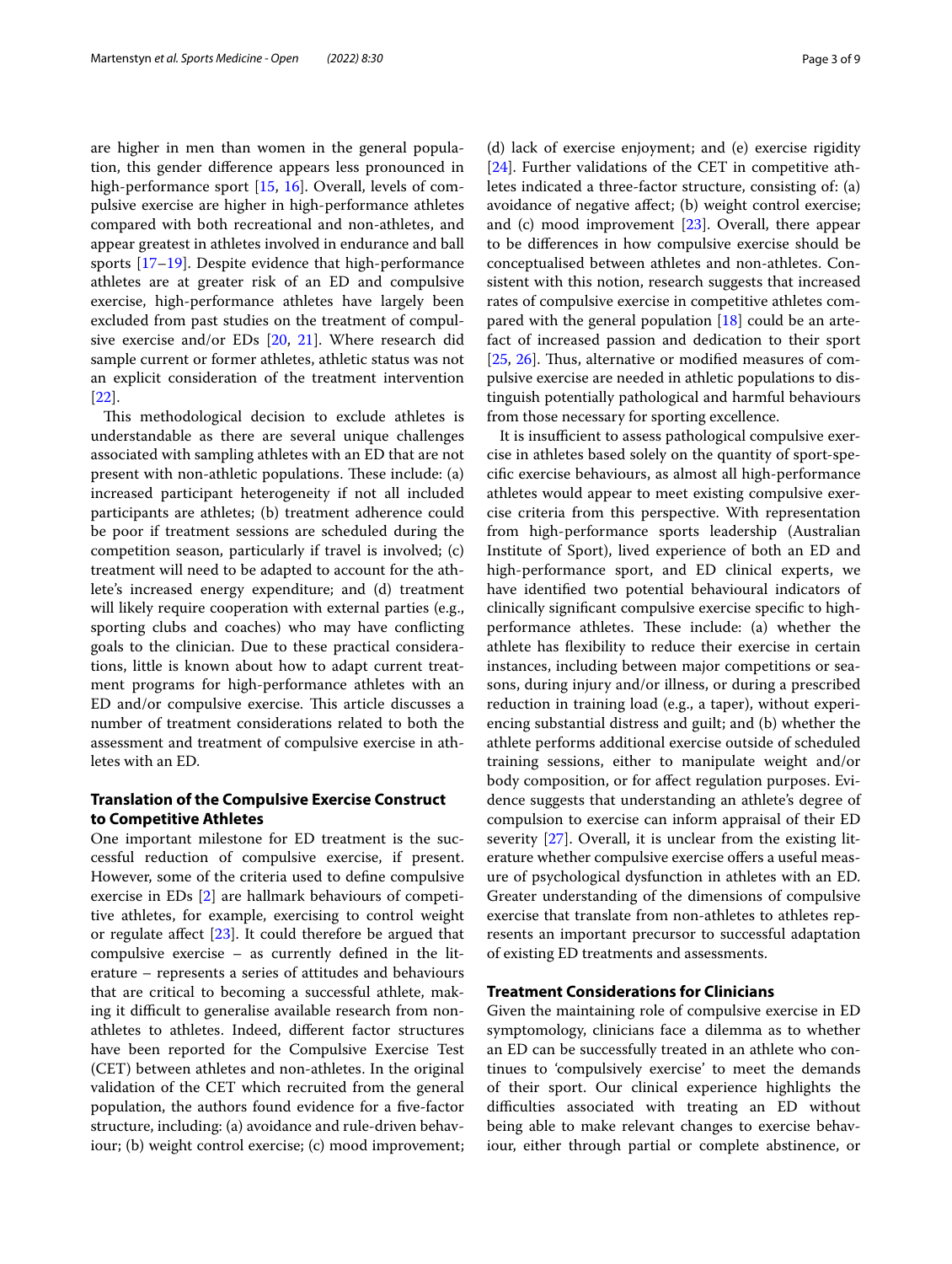recommending alternative forms of exercise. However, there is a dearth of research exploring the treatment factors that afect ED prognosis in high-performance athletes.

One treatment approach often used in ED treatment regardless of athletic status has been to disregard the client's sporting and exercise goals, and encourage complete abstinence from sport and exercise until signifcant reductions in ED symptomology have been achieved [\[28](#page-7-12), [29\]](#page-7-13). Once the ED is perceived to be manageable, participation in sport and exercise can be reintroduced in a graded fashion. Supporters of this perspective might argue that EDs, particularly anorexia nervosa, have among the highest mortality rates of any psychiatric illness [\[30](#page-7-14)], which necessitates complete abstinence from sport regardless of the short-term costs. While drastic, this treatment approach is consistent with existing guidelines proposing exercise abstinence in severe ED cases where there is significant medical risk [\[29,](#page-7-13) [31](#page-7-15)].

However, the decision of whether to incorporate sport and exercise abstinence in people with an ED of mild or moderate severity is more nuanced. Several reviews indicate that inclusion of structured exercise performed under supervision does not interfere with treatment goals of weight restoration in underweight patients with an ED [[32–](#page-7-16)[34\]](#page-7-17). As such, current guidelines advocate for the gradual inclusion of structured, supervised, and nonaerobic (if severely underweight) forms of exercise into an ED treatment program, provided that medical clearance has been granted [[29](#page-7-13), [31](#page-7-15)]. However, clinicians must also consider the extent to which the high-performance sporting environment (e.g., need for strict weight control, external appearance pressures, exposure to other athletes with disordered eating behaviours) perpetuates the ED and whether participation in that cultural environment is compatible with ED recovery [[27,](#page-7-11) [35](#page-7-18)].

Considering this evidence base, there are a number of important considerations when recommending complete exercise abstinence in athletes with an ED of mild or moderate severity. Firstly, many athletes derive a large portion of their income, self-esteem, and sense of identity from their sporting performances, and could sufer notable fnancial (e.g., loss of income) and/or psychiatric distress if complete abstinence from sport was prescribed without sufficient evidence to support its efficacy  $[36, 37]$  $[36, 37]$  $[36, 37]$ . ED symptoms may also temporarily worsen or treatment compliance can decrease when exercise behaviour is involuntarily restricted, either from injury or abstinence [[38,](#page-7-20) [39](#page-7-21)]. Secondly, athletes might be reluctant to pursue treatment for an ED if there is a perceived risk that a clinician will advocate for temporary retirement from sport or break confdentiality by sharing such information with support persons  $[40]$  $[40]$ . Thirdly, it generally takes 20–40 sessions of psychotherapy for clients to experience notable reductions in ED symptoms and many clients take up to a decade to achieve recovery from an ED  $[41]$  $[41]$ , making it difficult to forecast specific durations for abstinence. Finally, several RCTs including a structured exercise component into multi-modal treatment have demonstrated signifcant reductions in compulsive exercise in people with EDs [\[20](#page-7-4), [21,](#page-7-5) [42](#page-7-24)], suggesting that complete abstinence from exercise is not essential to treat compulsive exercise. Overall, the decision of whether to recommend complete abstinence from sport should be made carefully in the context of a number of factors, including ED severity, medical stability, client motivation, and the client's dependence on their sport, both fnancially and psychologically [[28,](#page-7-12) [29](#page-7-13)]. Certainly, when severe medical complications outweigh psychological, fnancial or other losses from exercise abstinence, treatment of the ED should not be withheld for any professional purpose, including sport [[28,](#page-7-12) [29](#page-7-13)]. In this article, we put forth a number of other treatment strategies—in addition to complete abstinence—aimed at reducing compulsive exercise in athletes with an ED for further consideration and research.

## **Education**

Psychoeducation is an essential component of ED treatment and general discussion topics have been described in detail in seminal ED treatment manuals [\[43](#page-7-25), [44\]](#page-7-26). For athletes, fundamental principles of sports medicine (e.g., energy availability) and body diversity may also be discussed. While there is no research comparing the efficacy of ED-specifc psychoeducation material delivered individually with a client versus with support persons such as coaches and dietitians, clinical experience suggests that shared understanding between the clinician, athlete, and support staff can be enhanced when psychoeducation is delivered with support persons present. Clinicians are also encouraged to allocate sufficient time to explain the rationale for ED treatment to both the athlete and support staff to reduce the risk of support persons inadvertently reinforcing ED and/or compulsive exercise.

The link between compulsive exercise, low energy availability (LEA), and relative energy defciency in sport (RED-S) ofers a useful education topic for athletes and performance support staf. Energy availability is the amount of energy remaining to support the body's health and functioning once energy expenditure from exercise is subtracted from dietary energy intake [\[45](#page-7-27)]. LEA results in inadequate energy to cover the body's daily needs outside of exercise, and arises from insufficient dietary energy intake, excessive exercise energy expenditure, or a combination of both [\[45\]](#page-7-27). RED-S is a syndrome that arises from LEA and is associated with impaired metabolic rate,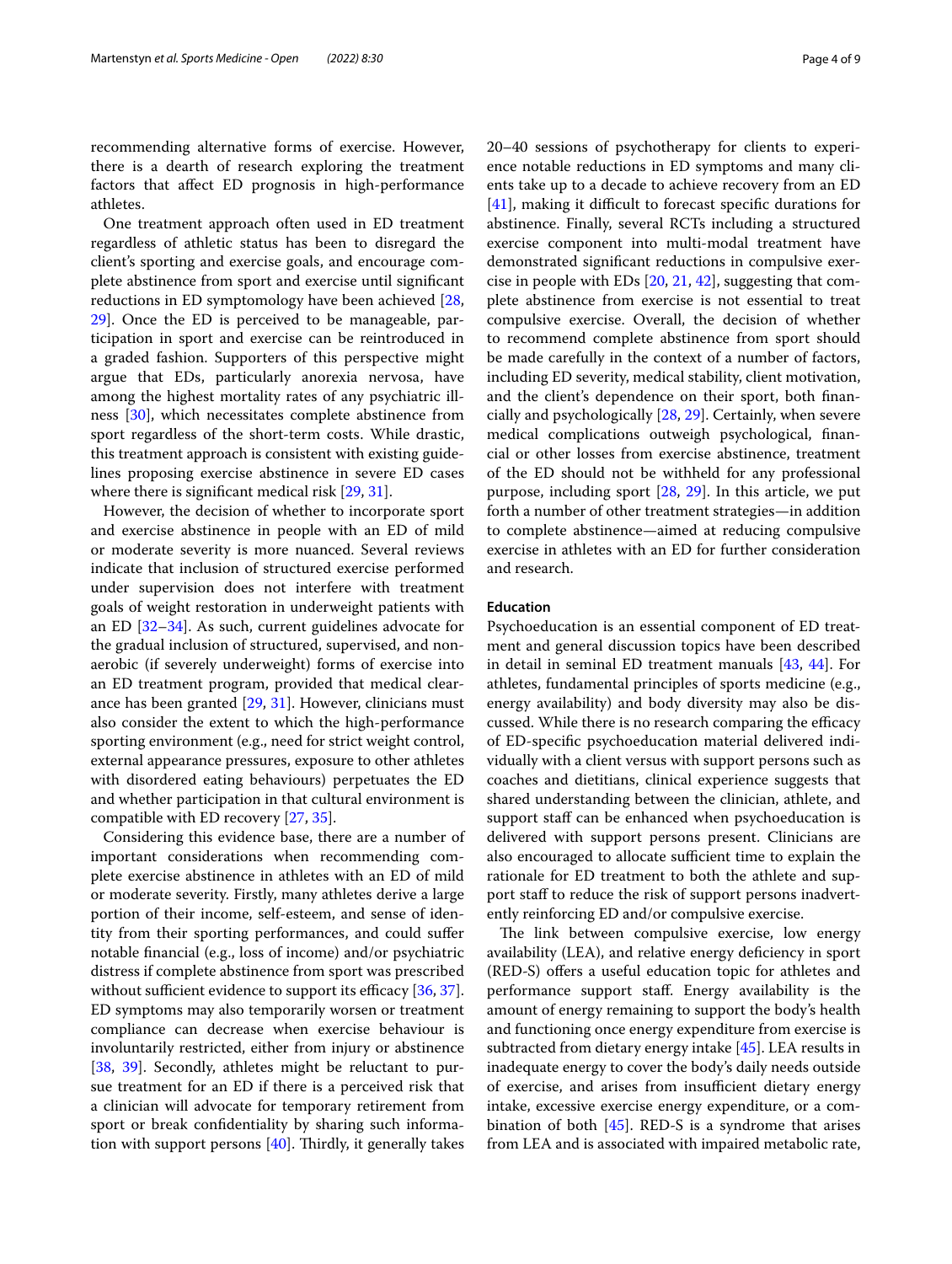menstrual function, immune health, and cardiovascular health, amongst other things [\[27](#page-7-11)]. Our clinical experience suggests that discussing the importance of adequate energy availability to reduce the risk of RED-S and the potential negative impact it can have on performance often resonates with athletes and support staf.

The main principle of body diversity is that different athletes perform best at diferent shapes and sizes. While there are undeniable diferences in body shape between athletes from disparate sports (i.e., a 100 m sprinter compared with a marathon runner), there is variation in the exact weight and shape that each athlete *within* a given sport associates with optimal performance. As such, staff involved in the planning of an athlete's diet are encouraged to base food choices around what maximises performance for the athlete as an individual, rather than in an attempt to meet a pre-conceived (and potentially incorrect) assumption about the anthropometric proportions of a successful athlete.

## **Mindfulness to Enhance Body Awareness**

Two systematic reviews indicate that mindfulness-based interventions can be efective in non-athletic populations at reducing ED behaviours, overvaluation of weight and shape, and improving emotion regulation [[46,](#page-7-28) [47\]](#page-7-29). As such, clinicians may fnd mindfulness a useful adjunct in a multi-component ED intervention to help athletes become more attuned to their internal physical sensations (e.g., fatigue and muscle soreness), which often precedes future development of injuries or overtraining syndrome [\[48](#page-7-30)]. We suggest that mindfulness could be performed initially in-session with the guidance of the clinician, and later progress to being performed alone by the athlete or with the guidance of a coach before/after sport activities. Further empirical research is needed to determine whether mindfulness has adjunctive benefts with enhanced cognitive behavioural therapy (CBT-E) for reducing compulsive exercise and ED symptomology, both in non-athletes and athletes with an ED.

## **Wearable Technologies to Assess Recovery**

Wearable technologies have received considerable public and scientifc attention in the past half-decade as non-invasive tools to gather biometric data in athletes and the general population. A growing body of literature supports the efficacy of these wearable technologies in assessing physiological variables such as heart rate variability (HRV) and sleep architecture [\[49](#page-7-31)[–52](#page-7-32)]. Many highperformance sporting teams integrate data from wearable technologies into an athlete monitoring system to assess an athlete's recovery. These technologies offer promising tools to inform decision-making in a sporting context, such as when to schedule a hard training session or rest an athlete. However, one potential risk that should be closely monitored by clinicians working with high-performance athletes with an ED is that wearable technologies may drive some athletes to compulsively increase exercise output to meet specifc targets (e.g., step count, calories burned), and override internal markers of recovery [\[53](#page-7-33)].

#### **Matching Training Intensity to Recovery**

One focus of ED treatment for athletes could be to work with them and/or their support team to learn to match the intensity of training sessions to their recovery, assessed using wearable technologies (objectively), and self-reported fatigue and muscle soreness (subjectively). For example, where medically and psychiatrically appropriate, if an athlete feels energetic, reports minimal muscle soreness, and wearable technologies indicate suffcient recovery (e.g., low resting heart rate and/or high HRV), a higher-intensity and/or longer duration training session could be scheduled [\[54](#page-7-34)]. In contrast, if the athlete feels exhausted, reports substantial muscle pain, and wearable technologies suggest low preparedness to exercise, a rest day or active recovery day could be scheduled. When there are discrepancies between subjective and objective indicators of fatigue, subjective measures could be prioritised and wearable technologies considered a helpful (but imperfect) supporting tool. Such a flexible approach to organising training may not lend itself to traditional experimental research designs, but a case report methodology assessing exercise enjoyment and compulsive exercise could provide an initial empirical analysis of this clinical approach.

## **Exposure and Response Prevention**

Exposure and response prevention (ERP) is one of the core treatment strategies for compulsive behaviours, such as obsessive–compulsive disorder [\[55](#page-7-35)]. It has been incorporated into several multi-modal interventions addressing compulsive exercise in people with EDs, but not specifcally in athlete samples [\[42](#page-7-24), [56](#page-7-36)]. ERP can be administered in session with athletes by: (a) exposing them to cues that increase their urge to exercise (e.g., footage of a competitor winning a major competition); and then (b) asking them to remain still until their urge to exercise drops to baseline levels. We have observed clinically that assisting athletes to fnd pleasurable distraction activities, such as reading, meditating, or knitting, has been helpful in managing their urges to exercise when alone or distressed.

## **Cognitive Restructuring**

Central to a cognitive behavioural therapy (CBT) intervention for EDs is a discussion of beliefs around the role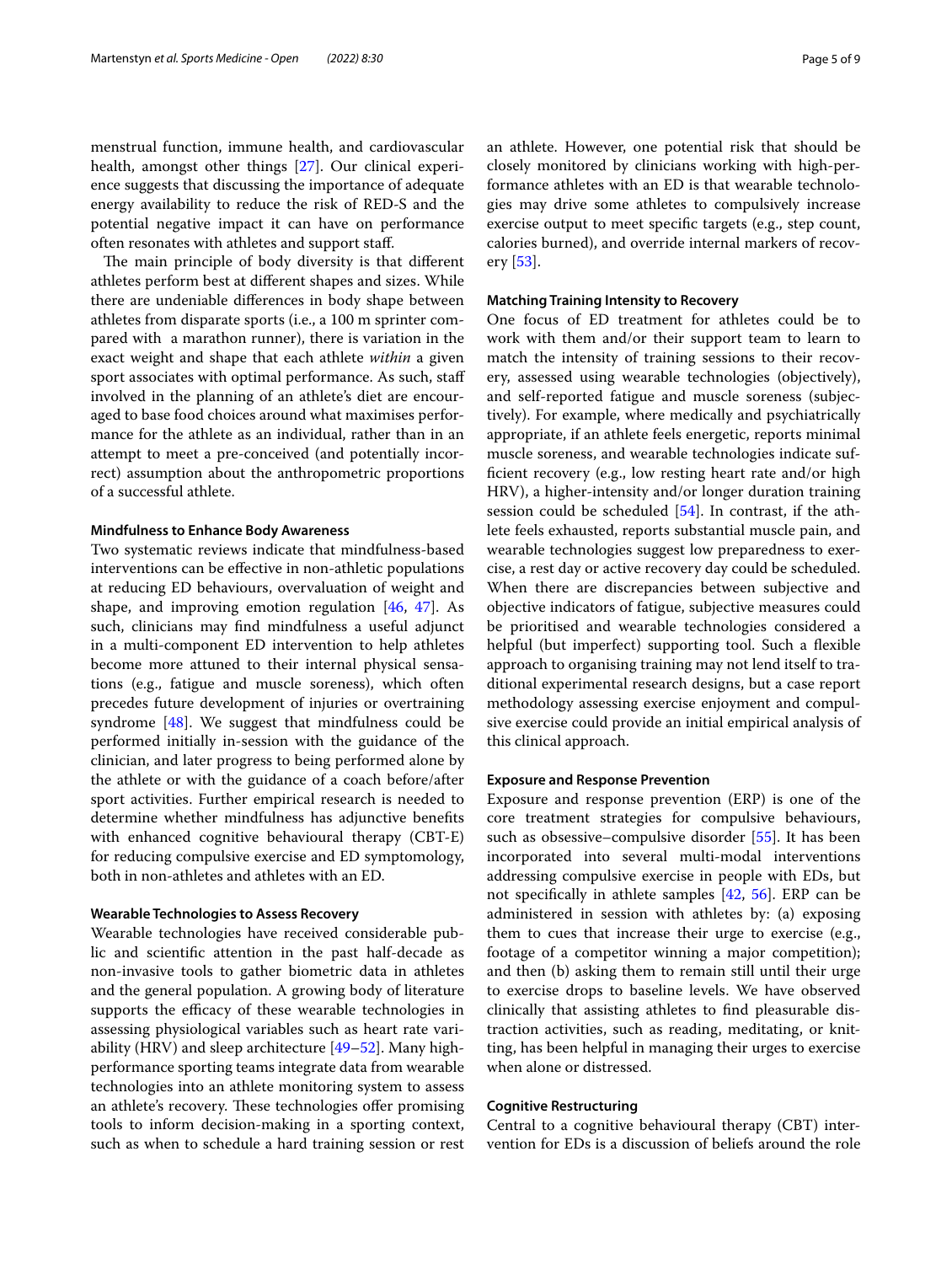of exercise in weight management and as a means for reward or punishment [[43,](#page-7-25) [44](#page-7-26)]. In traditional CBT-E, clients are asked to regularly self-monitor their food intake, exercise behaviour, and associated thoughts and emotions [\[43](#page-7-25), [44\]](#page-7-26). It is important that clinicians use these monitoring forms to assess the extent to which exercise motivations are related to appearance intolerance, performance reasons, functional goals (e.g., to feel strong), and/or emotion regulation. If an athlete endorses high appearance-based motivations, the ED clinician could utilise regular cognitive restructuring techniques (e.g., a pros and cons list) to help the athlete become aware of the downsides of exercising primarily for appearance reasons and to consider other more functional- and performance-based benefts of exercise. Other athletes might endorse a rigid belief that food intake is dependent on athletic performance, such that a poor or missed training session should be 'punished' with reduced or no food intake. Such a belief could be addressed using a behavioural experiment (Table [2\)](#page-5-0). While cognitive restructuring is a core feature of CBT-E, anecdotal experience and previous research suggest that ED clinicians are often hesitant or unaware how to treat compulsive exercise, which could represent a barrier to delivering efective psychotherapy [[28\]](#page-7-12).

## **Designing Efective Behavioural Experiments**

The testing of distorted beliefs and assumptions about food and exercise with behavioural experiments is one of the foundational elements of CBT-E [[43,](#page-7-25) [44](#page-7-26)]. However, it is difficult to design an effective behavioural experiment to test cognitions about exercise in high-performance athletes who are unable to make signifcant changes to their exercise routine. In Table [2](#page-5-0), we suggest a number of practical behavioural experiments that can be conducted with athletes presenting for ED treatment at any stage throughout the year. No research has explored the feasibility of conducting behavioural experiments in athletes with an ED between competition periods, but we suggest that behavioural experiments that involve substantial modifcations to exercise behaviour could be scheduled for non-competition periods when training demands are lower.

#### **Increasing Exercise Variety**

Treatment interventions that produced signifcant reductions in compulsive exercise in non-athletes with EDs included appropriate variation within their exercise programs [\[20](#page-7-4), [21,](#page-7-5) [42](#page-7-24)]. Alternating the choice of exercises between workouts is linked with greater intrinsic exercise motivation and exercise adherence in the general population [[57–](#page-7-37)[59\]](#page-7-38). It can also reduce exercise-related boredom, which is associated with reduced performance in high-performance athletes across both individual and team sports [\[60](#page-7-39)]. Incorporating variation into an exercise program can be accomplished via: (a) alternating between diferent modes of cardiovascular exercise used to increase aerobic ftness, for example, jogging, swimming, cycling, and rowing [\[59](#page-7-38)]; and/or (b) adding novel exercises to active recovery days, such as pilates, hiking, or rock climbing, to promote engagement of diferent muscles and kinesthetic experiences. We advocate that clinicians discuss collaboratively with their client and associated support staff how exercise variation could be incorporated into their training program.

## **Developing Alternative Emotion Regulation Strategies**

Regulating emotions without the use of food or exercise is a challenge for many people with EDs [\[61,](#page-8-2) [62\]](#page-8-3). Clinicians working with athletes with an ED are encouraged to conduct a functional analysis of exercise, including discussion of recent instances when the client felt

<span id="page-5-0"></span>**Table 2** Potential behavioural experiments for athletes with an eating disorder

| <b>Description of experimental conditions</b>                                                                                                                                                                                                                       | Variables assessed                                                                                                                          |
|---------------------------------------------------------------------------------------------------------------------------------------------------------------------------------------------------------------------------------------------------------------------|---------------------------------------------------------------------------------------------------------------------------------------------|
| 1a: Adopt a flexible training schedule for two weeks where the intensity of training sessions is matched to<br>objective/subjective indicators of recovery<br>1b: Continue with planned training schedule regardless of objective/subjective indicators of recovery | Satisfaction with training<br>Exercise enjoyment<br>Self-reported fatique<br>Coach rating of training performance                           |
| 2a: Incorporate exercise variety into training program for one week<br>2b: Incorporate no exercise variety into training program for one week                                                                                                                       | Satisfaction with training<br>Exercise enjoyment<br>Self-reported fatique<br>Heart rate variability<br>Coach rating of training performance |
| 3a: Increase food intake after a poor or missed training session<br>3b: Reduce food intake after a poor or missed training session                                                                                                                                  | Self/coach rating of performance at<br>subsequent training session<br>Exercise enjoyment<br>Self-reported fatique<br>Heart rate variability |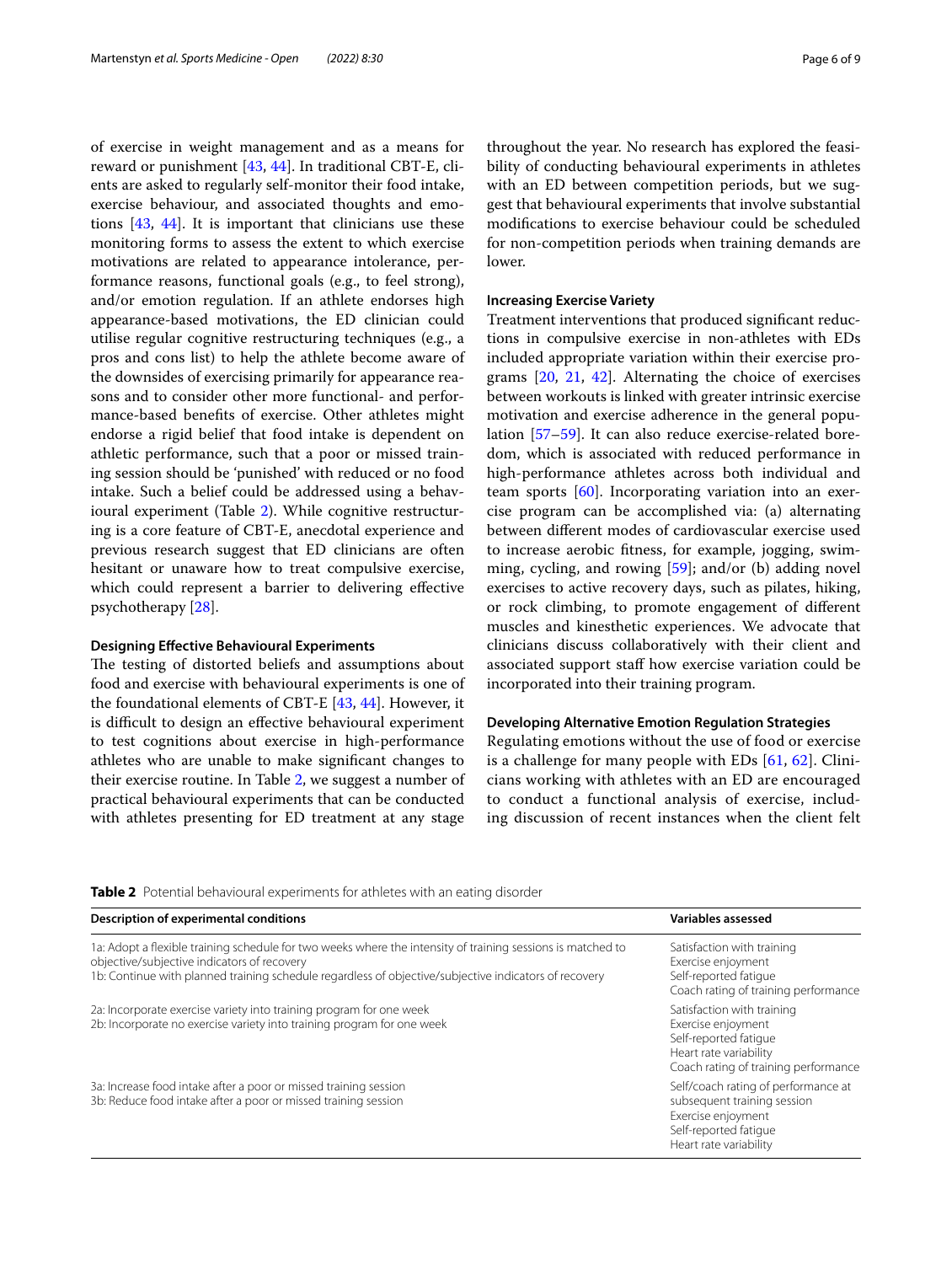compelled to exercise [[2\]](#page-6-1). Athletes may exercise individually outside of group training sessions and/or use exercise in planned training sessions as an outlet to manage arousal and distress. Enquiries about whether the athlete exercises outside of planned training sessions, and their afect pre- and post-training, can form a useful part of assessment. If the client demonstrates an overreliance on exercise or food to manage emotions, they could be guided to consider alternative evidence-based emotion regulation strategies, such as acceptance, mindfulness, distraction, and reappraisal of the emotional stimulus [\[63](#page-8-4), [64](#page-8-5)].

## **Conclusion**

High-performance athletes represent a growing and complex subcomponent of the broader ED population and it is unclear the extent to which current conceptualisations of, and treatments for, compulsive exercise translate to sporting populations. Clinicians working with highperformance athletes with EDs face a number of unique challenges and some have adopted the perspective that abstinence from sport is a requirement for successful ED treatment. In this article, we discuss the limitations of this treatment approach for people with an ED of mild or moderate severity, and the utility of a range of other clinical tools to address problematic exercise behaviour in athletes. Further qualitative and quantitative research with athletes, coaches, and clinicians is needed to understand whether existing treatment strategies from CBT-E and those proposed in this article are both feasible and efective for reducing compulsive exercise in high-performance athletes with an ED.

#### **Authors' contributions**

All authors contributed to the study conceptualisation, design, and methodology. The frst draft of the manuscript was written by JM (corresponding author) and all authors were involved in review and editing of the manuscript. Supervision was provided by SM and ST. All authors read and approved the final manuscript.

#### **Funding**

No sources of funding were used to assist in the preparation of this article.

#### **Availability of data and materials** Not applicable.

## **Code availability**

Not applicable.

## **Declarations**

**Ethics approval and consent to participate** Not applicable.

**Consent for publication** Not applicable.

#### **Competing interests**

Jordan Martenstyn, Nikki Jeacocke, Jana Pittman, Stephen Touyz and Sarah Maguire declare that they have no competing interests.

#### **Author details**

<sup>1</sup> Clinical Psychology Unit, School of Psychology, The University of Sydney, Sydney, NSW, Australia. <sup>2</sup>InsideOut Institute for Eating Disorders, Charles Perkins Centre, The University of Sydney, Sydney, NSW, Australia.<sup>3</sup> Australian Institute of Sport, Canberra, ACT, Australia. <sup>4</sup>School of Medicine, Blacktown Hospital, Western Sydney University, Sydney, NSW, Australia. <sup>5</sup> Sydney Local Health District, NSW Health, St Leonards, Sydney, NSW, Australia.

Received: 12 October 2021 Accepted: 13 February 2022<br>Published online: 03 March 2022

## **References**

- <span id="page-6-0"></span>1. Le Grange D, Eisler I. The link between anorexia nervosa and excessive exercise: a review. Eur Eat Disord Rev. 1993;1(2):100–19.
- <span id="page-6-1"></span>2. Dittmer N, Jacobi C, Voderholzer U. Compulsive exercise in eating disorders: proposal for a defnition and a clinical assessment. J Eat Disord. 2018;6(1):42.
- <span id="page-6-2"></span>3. Lichtenstein MB, Hinze CJ, Emborg B, Thomsen F, Hemmingsen SD. Compulsive exercise: links, risks and challenges faced. Psychol Res Behav Manag. 2017;10:85–95.
- <span id="page-6-3"></span>4. Sotiriadou P, De Bosscher V. Managing high-performance sport: introduction to past, present and future considerations. Eur Sport Manag Q. 2018;18(1):1–7.
- <span id="page-6-4"></span>5. Noetel M, Dawson L, Hay P, Touyz S. The assessment and treatment of unhealthy exercise in adolescents with anorexia nervosa: a Delphi study to synthesize clinical knowledge. Int J Eat Disord. 2017;50(4):378–88.
- <span id="page-6-5"></span>6. Young S, Touyz S, Meyer C, Arcelus J, Rhodes P, Madden S, et al. Relationships between compulsive exercise, quality of life, psychological distress and motivation to change in adults with anorexia nervosa. J Eat Disord. 2018;6(1):1–8.
- <span id="page-6-6"></span>7. Hallward L, Di Marino A, Duncan LR. A systematic review of treatment approaches for compulsive exercise among individuals with eating disorders. Eat Disord. 2021:1–26.
- <span id="page-6-7"></span>8. Martenstyn JA, Aouad P, Touyz S, Maguire S. Treatment of compulsive exercise in eating disorders and muscle dysmorphia: a systematic review and meta-analysis. Clin Psychol Sci Pract. 2021 (in press).
- <span id="page-6-8"></span>9. Galmiche M, Déchelotte P, Lambert G, Tavolacci MP. Prevalence of eating disorders over the 2000–2018 period: a systematic literature review. Am J Clin Nutr. 2019;109(5):1402–13.
- <span id="page-6-9"></span>10. Anderson LM, Reilly EE, Gorrell S, Anderson DA. Running to win or to be thin? An evaluation of body dissatisfaction and eating disorder symptoms among adult runners. Body Image. 2016;17:43–7.
- <span id="page-6-10"></span>11. Sundgot-Borgen J, Torstveit MK. Prevalence of eating disorders in elite athletes is higher than in the general population. Clin J Sport Med. 2004;14(1):25–32.
- 12. Sundgot-Borgen J, Meyer NL, Lohman TG, Ackland TR, Maughan RJ, Stewart AD, et al. How to minimise the health risks to athletes who compete in weight-sensitive sports review and position statement on behalf of the Ad Hoc Research Working Group on Body Composition, Health and Performance, under the auspices of the IOC Medical Commission. Br J Sports Med. 2013;47(16):1012–22.
- 13. Mancine RP, Gusfa DW, Moshref A, Kennedy SF. Prevalence of disordered eating in athletes categorized by emphasis on leanness and activity type—a systematic review. J Eat Disord. 2020;8(1):47.
- <span id="page-6-11"></span>14. Joy E, Kussman A, Nattiv A. 2016 update on eating disorders in athletes: a comprehensive narrative review with a focus on clinical assessment and management. Br J Sports Med. 2016;50(3):154–62.
- <span id="page-6-12"></span>15. Dumitru DC, Dumitru T, Maher AJ. A systematic review of exercise addiction: examining gender diferences. J Phys Educ Sport. 2018;18:1738–47.
- <span id="page-6-13"></span>16. Çetin E, Bulğay C, Demir GT, Cicioğlu Hİ, Bayraktar I, Orhan Ö. The examination of the relationship between exercise addiction and performance enhancement in elite athletes. Int J Ment Heal Addict. 2021;19(4):1019–30.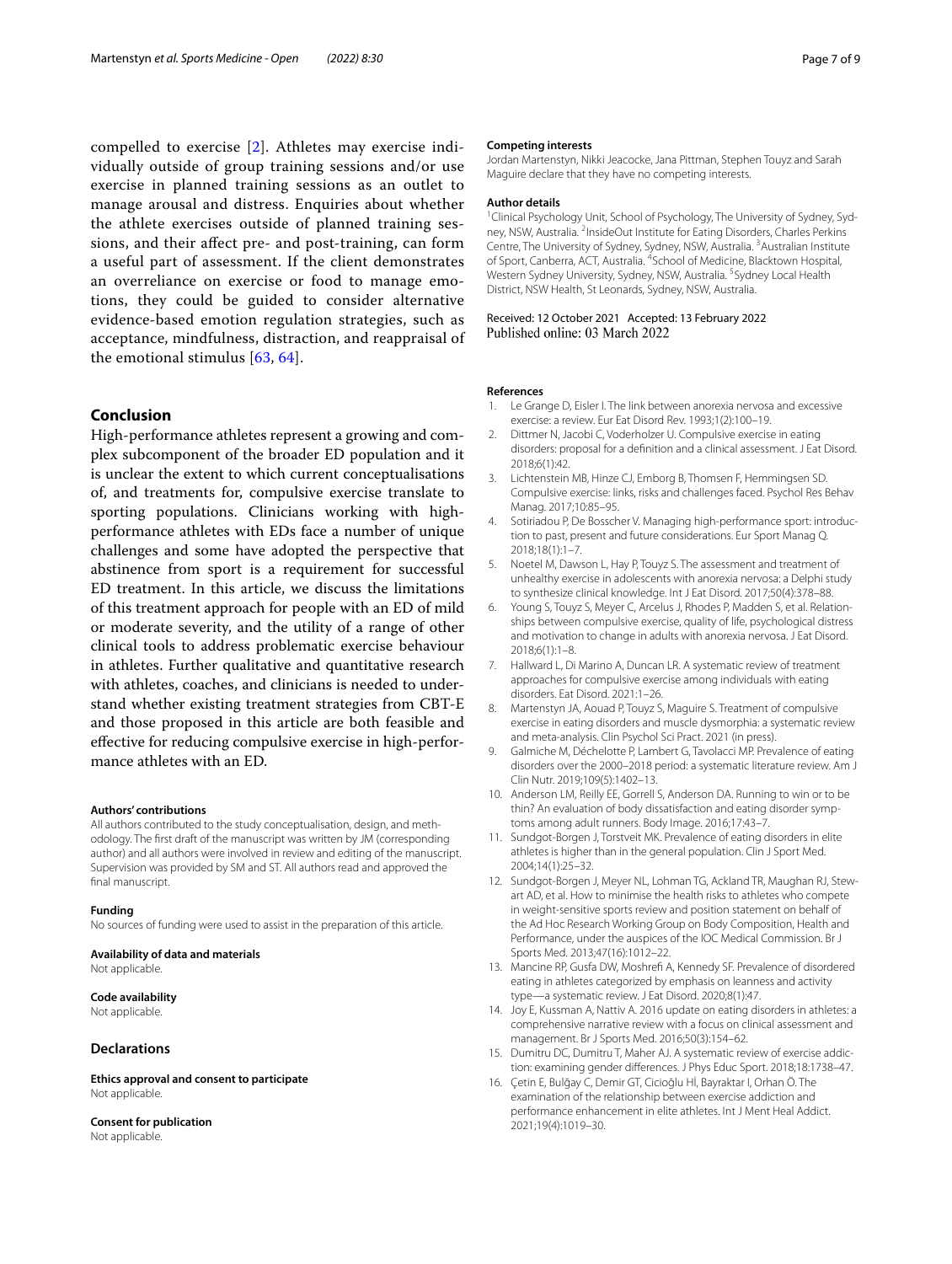- <span id="page-7-2"></span>17. Szabo A, Vega Rde L, Ruiz-BarquÍn R, Rivera O. Exercise addiction in Spanish athletes: investigation of the roles of gender, social context and level of involvement. J Behav Addict. 2013;2(4):249–52.
- <span id="page-7-8"></span>18. Di Lodovico L, Poulnais S, Gorwood P. Which sports are more at risk of physical exercise addiction: a systematic review. Addict Behav. 2019;93:257–62.
- <span id="page-7-3"></span>19. Costa S, Hausenblas HA, Oliva P, Cuzzocrea F, Larcan R. Perceived parental psychological control and exercise dependence symptoms in competitive athletes. Int J Ment Heal Addict. 2015;13(1):59–72.
- <span id="page-7-4"></span>20. Zeeck A, Schlegel S, Jagau F, Lahmann C, Hartmann A. The Freiburg sport therapy program for eating disorders: a randomized controlled trial. J Eat Disord. 2020;8(1):31.
- <span id="page-7-5"></span>21. Mathisen TF, Bratland-Sanda S, Rosenvinge JH, Friborg O, Pettersen G, Vrabel KA, et al. Treatment efects on compulsive exercise and physical activity in eating disorders. J Eat Disord. 2018;6(1):43.
- <span id="page-7-6"></span>22. Calogero RM, Pedrotty KN. The practice and process of healthy exercise: an investigation of the treatment of exercise abuse in women with eating disorders. Eat Disord. 2004;12(4):273–91.
- <span id="page-7-0"></span>23. Plateau CR, Shanmugam V, Duckham RL, Goodwin H, Jowett S, Brooke-Wavell KSF, et al. Use of the compulsive exercise test with athletes: norms and links with eating psychopathology. J Appl Sport Psychol. 2014;26(3):287–301.
- <span id="page-7-7"></span>24. Taranis L, Touyz S, Meyer C. Disordered eating and exercise: development and preliminary validation of the compulsive exercise test (CET). Eur Eat Disord Rev. 2011;19(3):256–68.
- <span id="page-7-9"></span>25. Szabo A, Kovacsik R. When passion appears, exercise addiction disappears: should hundreds of studies not considering passion be revisited? Swiss J Psychol. 2019;78(3–4):137–42.
- <span id="page-7-10"></span>26. de la Vega R, Parastatidou IS, Ruíz-Barquín R, Szabo A. Exercise addiction in athletes and leisure exercisers: the moderating role of passion. J Behav Addict. 2016;5(2):325–31.
- <span id="page-7-11"></span>27. Wells KR, Jeacocke NA, Appaneal R, Smith HD, Vlahovich N, Burke LM, et al. The Australian Institute of Sport (AIS) and National Eating Disorders Collaboration (NEDC) position statement on disordered eating in high performance sport. Br J Sports Med. 2020;54(21):1247–58.
- <span id="page-7-12"></span>28. Quesnel DA, Libben MD, Oelke NI, Clark M, Willis-Stewart S, Caperchione CM. Is abstinence really the best option? Exploring the role of exercise in the treatment and management of eating disorders. Eat Disord. 2018;26(3):290–310.
- <span id="page-7-13"></span>29. Cook BJ, Wonderlich SA, Mitchell JE, Thompson R, Sherman R, McCallum K. Exercise in eating disorders treatment: systematic review and proposal of guidelines. Med Sci Sports Exerc. 2016;48(7):1408–14.
- <span id="page-7-14"></span>30. Arcelus J, Mitchell AJ, Wales J, Nielsen S. Mortality rates in patients with anorexia nervosa and other eating disorders. A meta-analysis of 36 studies. Arch Gen Psychiatry. 2011;68(7):724–31.
- <span id="page-7-15"></span>31. Dobinson A, Cooper M, Quesnel D. The Safe Exercise at Every Stage (SEES) guideline—a clinical tool for treating and managing dysfunctional exercise in eating disorders. 2019 Accessed 17 Dec 2021.
- <span id="page-7-16"></span>32. Vancampfort D, Vanderlinden J, De Hert M, Soundy A, Adamkova M, Skjaerven LH, et al. A systematic review of physical therapy interventions for patients with anorexia and bulimia nervosa. Disabil Rehabil. 2014;36(8):628–34.
- 33. Ng LW, Ng DP, Wong WP. Is supervised exercise training safe in patients with anorexia nervosa? A meta-analysis. Physiotherapy. 2013;99(1):1–11.
- <span id="page-7-17"></span>34. Moola FJ, Gairdner SE, Amara CE. Exercise in the care of patients with anorexia nervosa: a systematic review of the literature. Ment Health Phys Act. 2013;6(2):59–68.
- <span id="page-7-18"></span>35. Bahr R, Clarsen B, Derman W, Dvorak J, Emery CA, Finch CF, et al. International Olympic Committee consensus statement: methods for recording and reporting of epidemiological data on injury and illness in sport 2020 (including STROBE Extension for Sport Injury and Illness Surveillance (STROBE-SIIS)). Br J Sports Med. 2020;54(7):372–89.
- <span id="page-7-1"></span>36. Giannone ZA, Haney CJ, Kealy D, Ogrodniczuk JS. Athletic identity and psychiatric symptoms following retirement from varsity sports. Int J Soc Psychiatry. 2017;63(7):598–601.
- <span id="page-7-19"></span>37. Cosh S, LeCouteur A, Crabb S, Kettler L. Career transitions and identity: a discursive psychological approach to exploring athlete identity in retirement and the transition back into elite sport. Qual Res Sport Exercise Health. 2013;5(1):21–42.
- <span id="page-7-20"></span>38. Beumont PJV, Arthur B, Russell JD, Touyz SW. Excessive physical activity in dieting disorder patients: proposals for a supervised exercise program. Int J Eat Disord. 1994;15(1):21–36.
- <span id="page-7-21"></span>39. Davies RR. The treatment of compulsive physical activity in anorexia nervosa lacks a conceptual base. Adv Eat Disord. 2015;3(1):103–12.
- <span id="page-7-22"></span>40. McArdle S, Meade MM, Moore P. Exploring attitudes toward eating disorders among elite athlete support personnel. Scand J Med Sci Sports. 2016;26(9):1117–27.
- <span id="page-7-23"></span>41. Eddy KT, Tabri N, Thomas JJ, Murray HB, Keshaviah A, Hastings E, et al. Recovery from anorexia nervosa and bulimia nervosa at 22-year followup. J Clin Psychiatry. 2017;78(2):184–9.
- <span id="page-7-24"></span>42. Dittmer N, Voderholzer U, Mönch C, Cuntz U, Jacobi C, Schlegl S. Efficacy of a specialized group intervention for compulsive exercise in inpatients with anorexia nervosa: a randomized controlled trial. Psychother Psychosom. 2020;89(3):161–73.
- <span id="page-7-25"></span>43. Waller G, Cordery H, Corstorphine E, Hinrichsen H, Lawson RH, Mountford V, et al. Cognitive behavioral therapy for eating disorders: a comprehensive treatment guide. Cambridge: Cambridge University Press; 2007.
- <span id="page-7-26"></span>44. Fairburn CG. Cognitive behavior therapy and eating disorders. New York: Guilford Press; 2008.
- <span id="page-7-27"></span>45. Mountjoy M, Sundgot-Borgen JK, Burke LM, Ackerman KE, Blauwet C, Constantini N, et al. IOC consensus statement on relative energy defciency in sport (RED-S): 2018 update. Br J Sports Med. 2018;52(11):687–97.
- <span id="page-7-28"></span>46. Wanden-Berghe RG, Sanz-Valero J, Wanden-Berghe C. The application of mindfulness to eating disorders treatment: a systematic review. Eat Disord. 2011;19(1):34–48.
- <span id="page-7-29"></span>47. Yu J, Song P, Zhang Y, Wei Z. Efects of mindfulness-based intervention on the treatment of problematic eating behaviors: a systematic review. J Altern Complement Med. 2020;26(8):666–79.
- <span id="page-7-30"></span>48. Kreher JB, Schwartz JB. Overtraining syndrome: a practical guide. Sports Health. 2012;4(2):128–38.
- <span id="page-7-31"></span>49. Etiwy M, Akhrass Z, Gillinov L, Alashi A, Wang R, Blackburn G, et al. Accuracy of wearable heart rate monitors in cardiac rehabilitation. Cardiovasc Diagnosis Ther. 2019;9(3):262–71.
- 50. Gillinov S, Etiwy M, Wang R, Blackburn G, Phelan D, Gillinov AM, et al. Variable accuracy of wearable heart rate monitors during aerobic exercise. Med Sci Sports Exerc. 2017;49(8):1697–703.
- 51. Miller D, Roach G, Lastella M, Scanlan A, Bellenger C, Halson S, et al. A validation study of a commercial wearable device to automatically detect and estimate sleep. Biosensors. 2021;11:185.
- <span id="page-7-32"></span>52. Asgari Mehrabadi M, Azimi I, Sarhaddi F, Axelin A, Niela-Vilén H, Myllyntausta S, et al. Sleep tracking of a commercially available smart ring and smartwatch against medical-grade actigraphy in everyday settings: Instrument validation study. JMIR Mhealth Uhealth. 2020;8(10):e20465.
- <span id="page-7-33"></span>53. Simpson CC, Mazzeo SE. Calorie counting and ftness tracking technology: associations with eating disorder symptomatology. Eat Behav. 2017;26:89–92.
- <span id="page-7-34"></span>54. Seshadri DR, Li RT, Voos JE, Rowbottom JR, Alfes CM, Zorman CA, et al. Wearable sensors for monitoring the internal and external workload of the athlete. NPJ Digit Med. 2019;2:71.
- <span id="page-7-35"></span>55. Law C, Boisseau CL. Exposure and response prevention in the treatment of obsessive-compulsive disorder: current perspectives. Psychol Res Behav Manag. 2019;12:1167–74.
- <span id="page-7-36"></span>56. Long C, Smith J. Treatment of compulsive over-exercising in anorexia nervosa: a case study. Behav Cogn Psychother. 1990;18(4):295–306.
- <span id="page-7-37"></span>57. Sylvester BD, Standage M, McEwan D, Wolf SA, Lubans DR, Eather N, et al. Variety support and exercise adherence behavior: experimental and mediating efects. J Behav Med. 2016;39(2):214–24.
- 58. Baz-Valle E, Schoenfeld BJ, Torres-Unda J, Santos-Concejero J, Balsalobre-Fernández C. The effects of exercise variation in muscle thickness, maximal strength and motivation in resistance trained men. PLoS ONE. 2019;14(12):e0226989.
- <span id="page-7-38"></span>59. Glaros NM, Janelle CM. Varying the mode of cardiovascular exercise to increase adherence. J Sport Behav. 2001;24(1):42–62.
- <span id="page-7-39"></span>60. Velasco F, Jorda R. Portrait of boredom among athletes and its implications in sports management: a multi-method approach. Front Psychol. 2020;11:831.